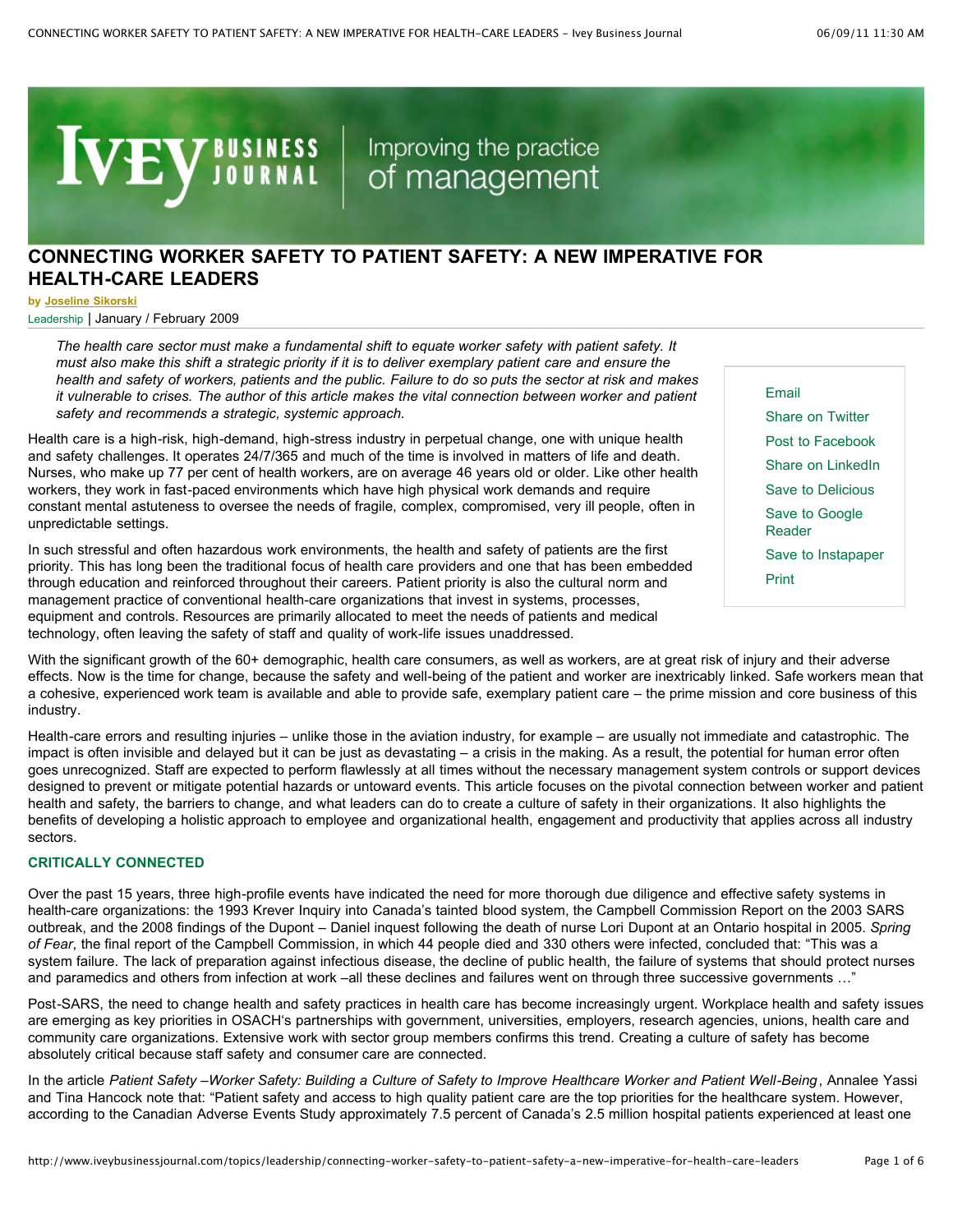adverse event in 2000 and up to 23,750 patients died as a result…Many of these events were potentially preventable." (*Healthcare Quarterly*, October 2005). Yassi and Hancock's research connects the dots between safety in the workplace, the safety of workers and patients, and workplace conditions:

"Workers in high -injury rate facilities had more negative perceptions of their job demands and workload pressures than workers in low injury facilities. They were more likely to report that they did not have time to get their work done, to work safely, to find a partner, or to use a mechanical lift. Workers in high-injury rate facilities also reported more pain, more burnout, poorer personal health and less job satisfaction. Conversely, workers at facilities with low injury rates were more likely to agree that their facility had enough staff to provide good quality care and did indeed provide good to excellent care." (*Healthcare Quarterly*, October 2005).

Researchers Heather Laschinger and Michael Leiter affirm: "The link between negative working conditions and employee stress is well known. Work stress and burnout are also associated with quality of patient care and patient safety."("The Impact of Nursing Work Environments on Patient Safety Outcomes", *JONA*, May 2006). As well, days lost due to workplace injuries, disabilities and high sick-time rates, along with burnout and constant stress, are more than a major financial cost to an organization. They also destabilize experienced and knowledgeable work teams, thus creating a higher probability of errors.

#### **A SECTOR AT RISK**

Along with changing demographics, economic uncertainty and rising costs, organizational health and well-being is at the top of the agenda for most organizations. Paradoxically, however, the very sector that is dedicated to the health and well-being of others is itself among the most hazardous. In Ontario, health care is among the top four sectors in the frequency of lost-time injuries, well ahead of mining and construction. There are measurable human and financial costs and repercussions for the quality of care if such risks are not managed. The top two sources of lost-time injury in health care are musculoskeletal disorders (54 per cent), and slips and falls (17 per cent). In Ontario, health care has the highest rate of violence and client aggression –even higher than police work. Compounding these risks are bullying in the workplace, increased workloads with fewer resources, burnout and fatigue. Ample evidence exists to show correlations between high rates of injury and illness, absences from work and adverse outcomes for patients and workers. Related impacts are increased costs and diminished resources for patient care.



In Ontario, between 2002 and 2008, the average direct cost of a lost-time injury increased by 97 per cent (WSIB Premium Rates Manuals 2002-2008). The 2007 average premium paid by a hospital (excluding surcharges) \$89,726, 397 increased by 10.7 per cent. In 2008, the average direct cost of an injury was \$24,133, a 13 per cent increase over 2007. This number excludes the indirect costs, estimated to be four times this value. All these costs are potentially preventable.

## **A COMPELLING CASE FOR CHANGE**

For more than 20 years, other industry sectors have recognized that there is a connection between a safe, engaged workforce and excellent customer care. These sectors have pursued systems and processes to ensure employee safety and well-being. Attention to health and safety are routinely seen as part of the strategic oversight that good corporate governance provides, and integrated into the core business, risk management and due diligence practices.

This is not standard practice in the health care sector. There are a number of reasons for this:

Workplace health and safety is not widely understood or addressed as a strategic priority by health care boards of directors, leadership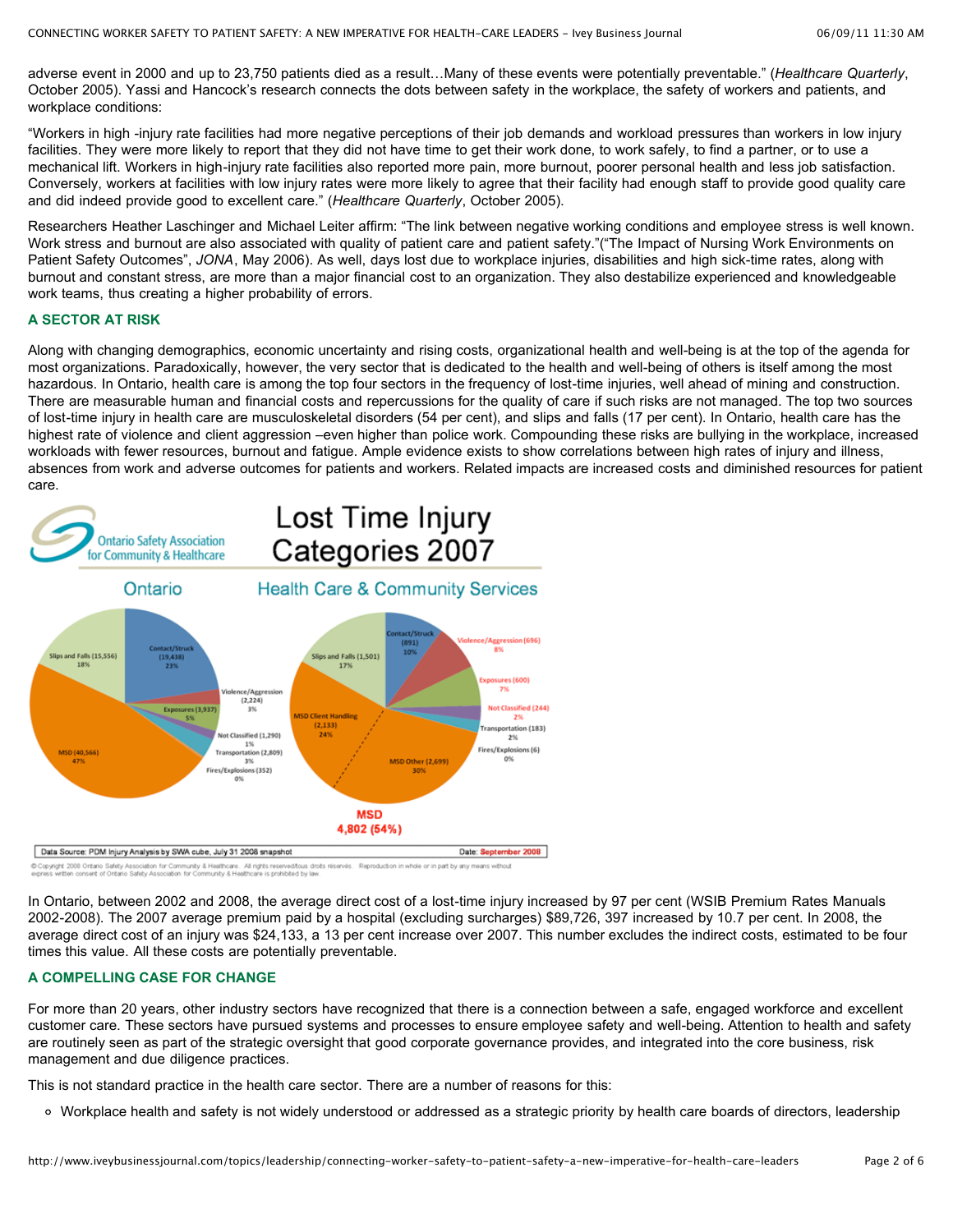and management

- There is limited sustained leadership commitment and allocation of adequate health and safety resources
- Health and safety resources are not aligned with the corporate planning and budgeting cycle
- o Health care has a well-entrenched, hierarchical and tradition-bound professional and organizational culture
- There is fragmented accountability and inadequate communication of health and safety matters in health care settings.  $\circ$
- There is an absence of comprehensive corporate analysis to identify, monitor, mitigate and manage health and safety risks
- The health care workplace has complex, trained groups of professionals who have had different training and who are used to working  $\circ$ independently and in silos
- There is limited cross-enterprise communication on solution management.

While none of these barriers to change is insurmountable on their own, they constitute a powerful deterrent when taken together. They prevent health care leaders from recognizing the connection between worker safety, engagement and well-being, and high-quality patient care – the health care sector's raison d'etre. Change is necessary. As noted in HealthForceOntario's 2007/2008 year-end report *Opening Doors*: "Improved communication reduces medical errors, in one study lowering emergency department clinical error rates from 30 percent to 4.4 percent"

So what can health care leaders do to drive the required positive changes in their organizations?

#### **TAKE A MANAGEMENT-LIKE APPROACH**

The OSACH Health and Safety Management System (HSMS), customized for health care, refines the organization's management structure to address the complex inter-relationships of worker, patient and public safety. Launched in 2007 in partnership with HealthForceOntario, HSMS is currently being piloted at 18 sites, including the Hospital for Sick Children in Toronto, the Ottawa Hospital, the Norfolk and North Bay General Hospitals, the Region of Halton Services for Seniors, and the West Park Healthcare Centre. The system is based on the premise that quality health care depends upon a healthy and safe workforce and environment. Aligned with the CSA Z1000 standard for occupational health and safety, HSMS is the blueprint for building a culture of safety and health for all key stakeholders – workers, patients and the public.

As Anne Marie Malek, president and CEO of West Park Healthcare Centre, explains: "The key benefit to a management system approach is that it creates a disciplined road map for assessing and monitoring risks, and for identifying opportunities to improve. What impressed me most about the OSACH system is the thoroughness of the self-assessment process. It was very gratifying to systematically and thoroughly review various aspects of health and safety in our workplace." (*Hospital News*, August 2008).

HSMS takes a comprehensive and integrated systems approach to assess, measure, evaluate, manage and mitigate risk. The approach cuts across programs, departments and silos, and brings key stakeholders to the table to develop system solutions that are integrated into enterprise-wide core business practices. The approach consists of five management system pillars:

- Leadership and commitment
- Risk identification and analysis
- Risk management and control
- Evaluation and corrective action
- o Strategic review and continuous improvement

Its primary goals are to provide coordinated, integrated, sustained risk management, and effective health and wellness solutions across the spectrum of workers, patients and the public. HSMS is designed to help health care leaders and managers establish health and safety priorities and objectives, define roles and responsibilities, processes and measures, and to evaluate effectiveness and efficiency.

After a careful review of international health and safety management systems and standards, the OSACH Health and Safety Management System was based on the Canadian Standards Associations CSA Z1000 Standard for occupational health and safety, primarily because it is aligned with Canadian legislation and best practices in Canada. As well, CSA Z1000 is used by organizations of every size and sector in Canada.

#### **Focusing on root-cause analysis and system variables**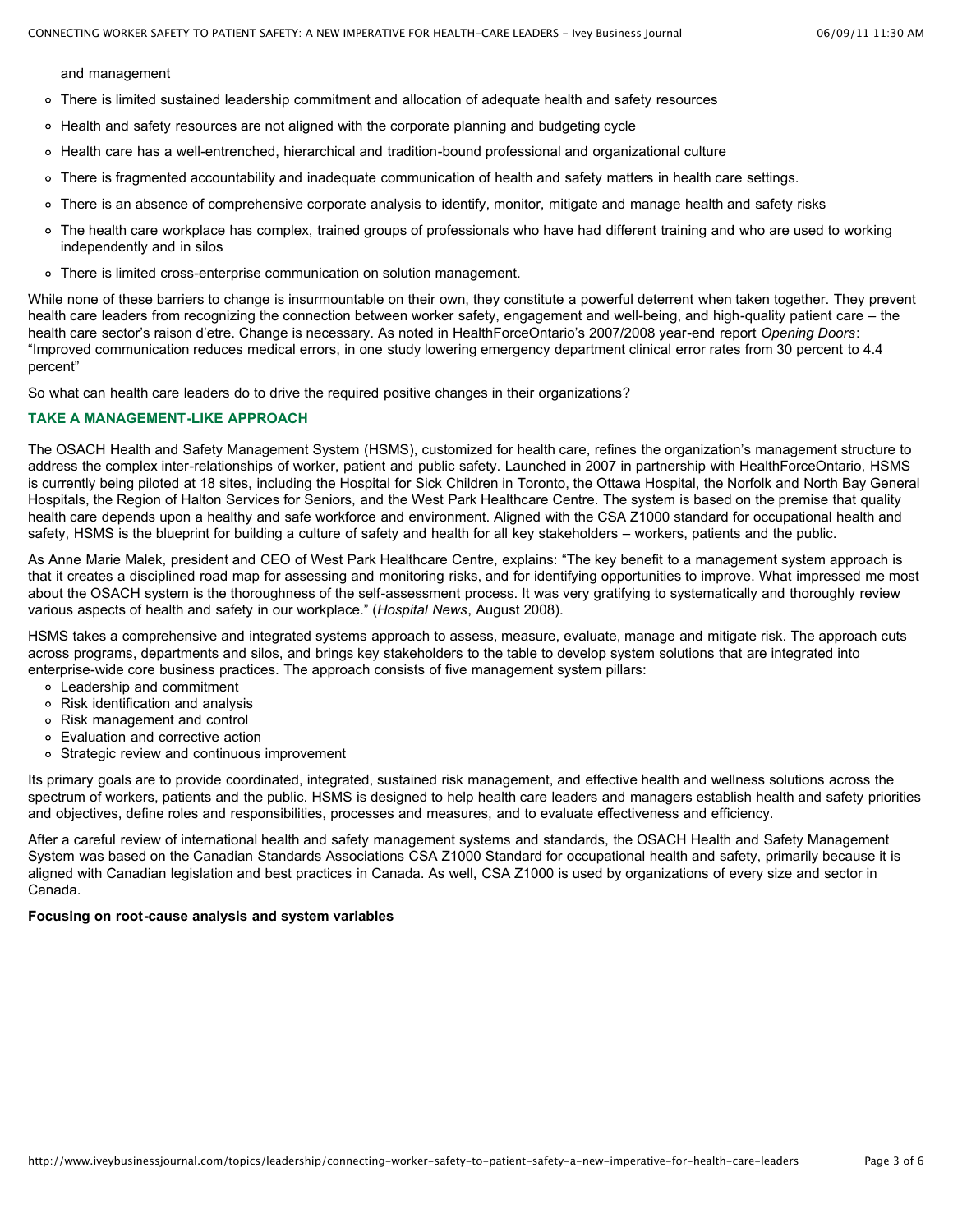

Copyright 2008 Onta droits réservés. Reproduction in whole or in part by any means without ommunity & Healthcare. All rights reserved/tous dr<br>on for Community & Healthcare is prohibited by lav

HSMS tracks and analyses four key system variables to measure their impact on worker, patient and public health and safety:

1. *Environment*

Are working conditions, work organization and processes and workplace design optimal for worker and patient health and safety?

2. *System/Device Design*

What equipment is available and is being used to mitigate health and safety risks for worker, patient and the public?

3. *Human Factors*

Are human capabilities and limitations for health care tasks appropriately identified and addressed, e.g. stress, knowledge, physical attributes?

4. *Culture*

What is the level of commitment and the priorities, policies, standards, procedures in place to address health and safety?

Are health and safety issues openly communicated and routinely reported? Are employee engagement, empowerment and teamwork encouraged, measured and rewarded?

# **LEADING THE PROCESS**

Leadership commitment and engagement are critical success factors that drive, and flow through, the entire HSMS process. What can health care leaders do to consider and implement HSMS in their own organizations? They can adopt a systematic approach by making health and safety a strategic priority and aligning it with the corporate vision, values, goals and resources. They can also make health and safety an intrinsic part of their corporate culture, and lead, model and reward health and safety initiatives and celebrate progress. They can recognize, reinforce and continuously evaluate the health and safety policies, standards, processes and programs of their organizations. Finally, organizations need to recognize that this is a journey and that the development of a sustained culture of health, safety and wellness will take time.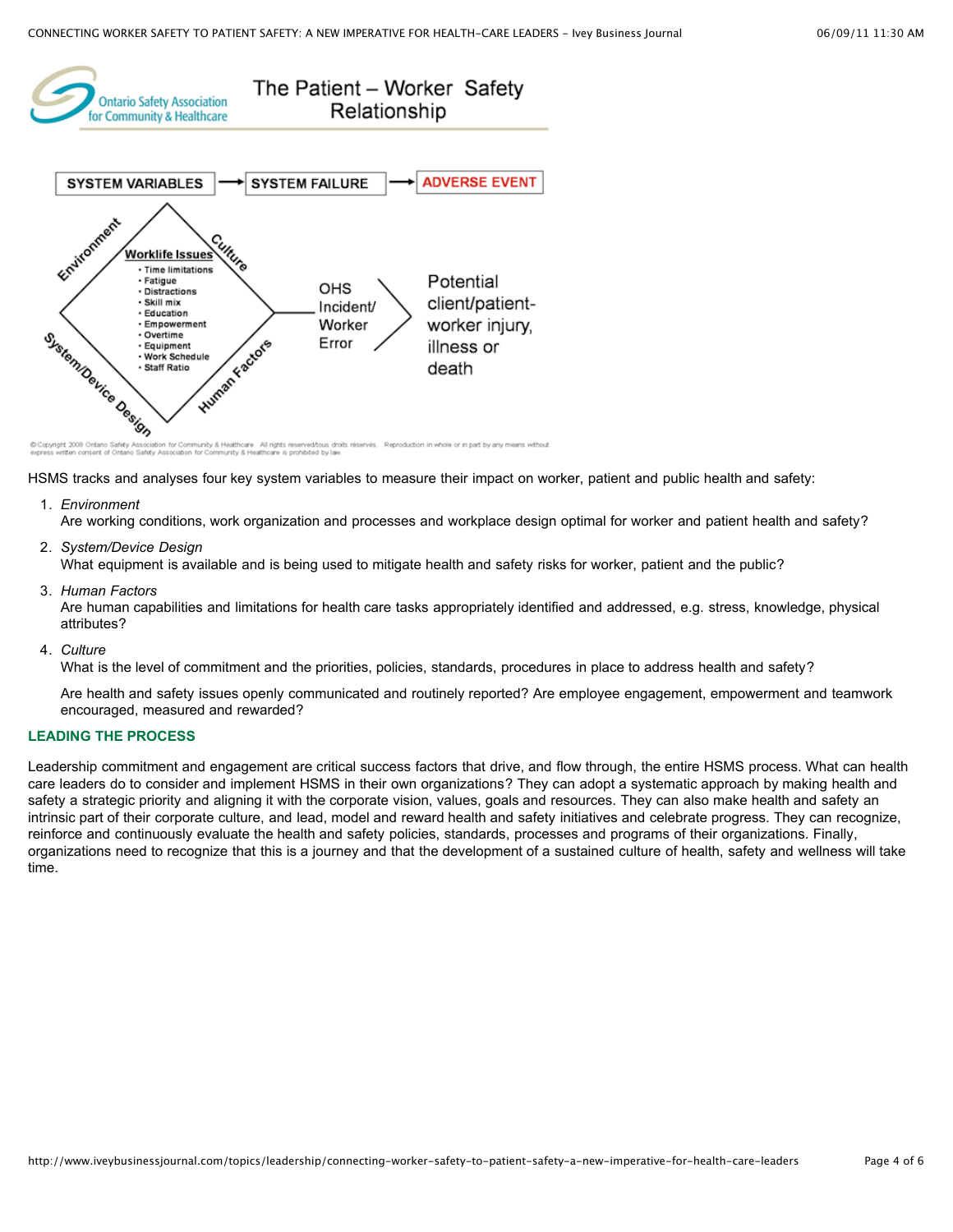



© Copyright 2008 Ontario Safety Association for Community & Healthcare. All rights reserved/tous droits reservés. Reproduction in whole or in part by any means without<br>express written consent of Ontario Safety Association

Health care leaders committed to creating a culture of safety typically follow this process:

- o Sign a commitment and get their senior team on board
- o Select a steering committee representing key stakeholders from all parts of the system
- Using the OSACH HSMS tools, assess the five pillars noted above
- Communicate the case for health and safety openly and often, across the organization
- o Provide HSMS educational workshops
- Identify and implement one major prevention program/initiative from pillar three, risk management and control
- Lead the steering committee in adopting a reporting and action plan
- Facilitate the OSACH process and committee engagement
- Regularly follow up action plan initiatives.

The OSACH implementation design and structure provide health care leaders with vital data that can ensure their health and safety, and support their due diligence responsibilities and requirements. HSMS also helps leaders to identify gaps and vulnerabilities so they can take appropriate steps to mitigate and manage risks of key stakeholders – health care consumers, employees, and the public. Unlike traditional workplace health and safety programs which tend to be fragmented and reactive, HSMS is proactive and has strong feedback and evaluation mechanisms. It integrates health and safety into health care's core business of patient, client and resident care.

# **A PRESCRIPTION FOR SUCCESS**

Improving worker health and safety by taking a systems approach can have many positive results. First, there are clear financial benefits. Consider that the average cost of lost-time injury is increasing every year – by 13.3 per cent from \$ 21,300 in 2007 to \$24,133 in 2008 – with no significant injury-rate reduction. Reducing the number of lost -time injuries through improved health and safety practices has a measurable impact on available resources. Time and cost savings can then be redirected to patient care and services, the core business of health care.

Indirect costs are four times the cost of a lost-time injury and have a negative impact on recruitment, replacement and patient safety. Workforce retention strategies can also significantly reduce recruitment and replacement costs. This is particularly critical in the health care sector with an aging workforce and a severe worker shortage.

Creating a culture of health and safety also increases employee engagement. The Towers Perrin 2007 Global Workforce Study of 90,000 employees in 18 countries stressed that leadership commitment to worker well-being is the key driver in retaining and engaging a highperforming workforce – a critical necessity for health care.

Other benefits of implementing a proactive, coordinated system for sustainable health and safety management include:

- o Increased quality of patient care and service
- Decreased absenteeism and overtime
- Improved communication and teamwork
- Higher work satisfaction and productivity
- A healthier, stable workforce
- A safer work environment

As well as financial, human resources and patient care improvements, HSMS strengthens an organization's risk management and corporate